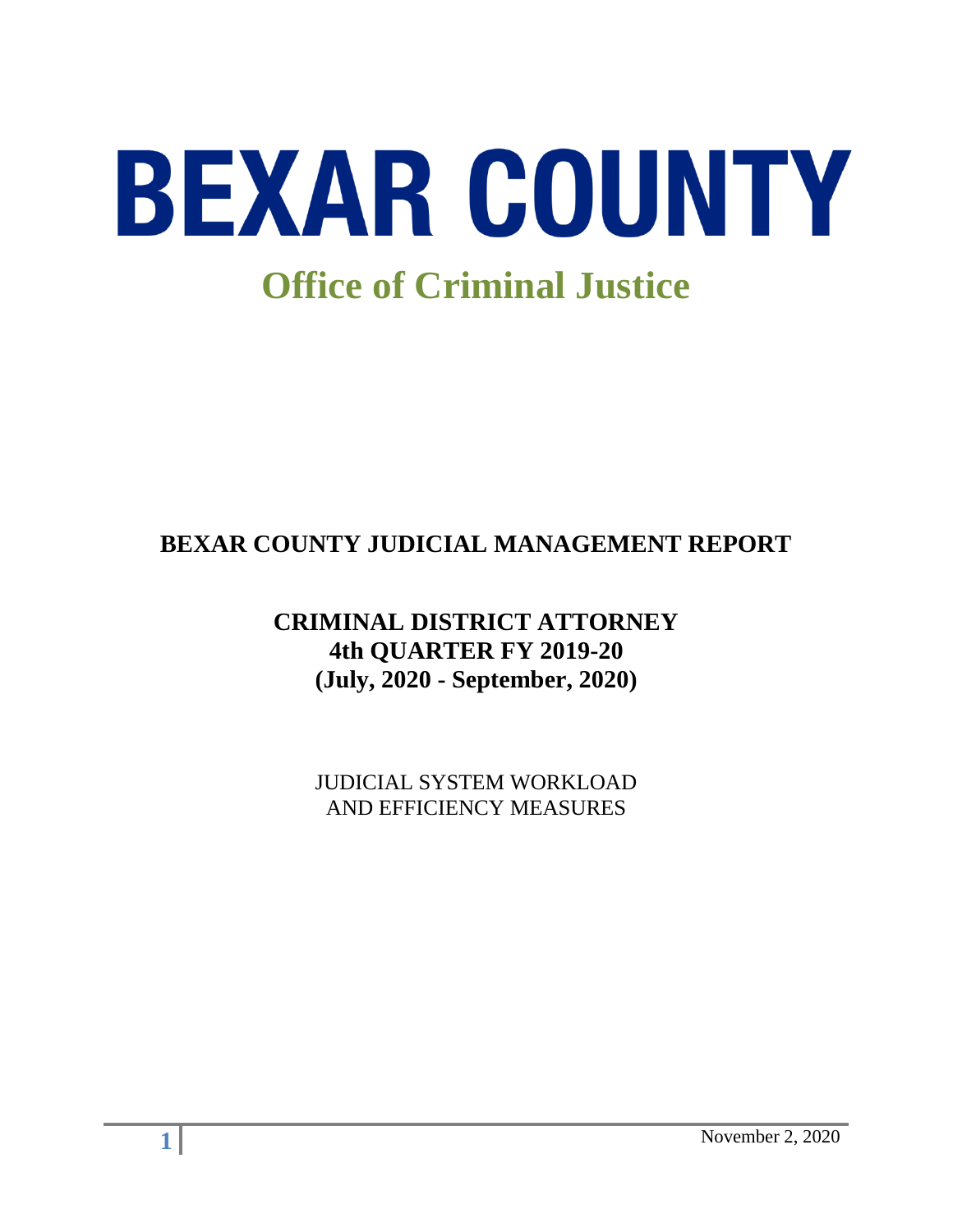#### **Measure 1: Clearance Rates**

**Definition:** The number of disposed cases as a percentage of the number of incoming cases.

**Analysis and Interpretation:** The clearance rate is a measure of the incoming cases the judicial system receives monthly compared to the total cases disposed of monthly. This measure portrays the judicial system's ability to balance current caseload and incoming cases. A clearance rate of 100% represents maintaining the status quo. Above 100% represents the system disposing of more cases than it is receiving. Below 100% represents the system disposing of fewer cases than it is receiving.



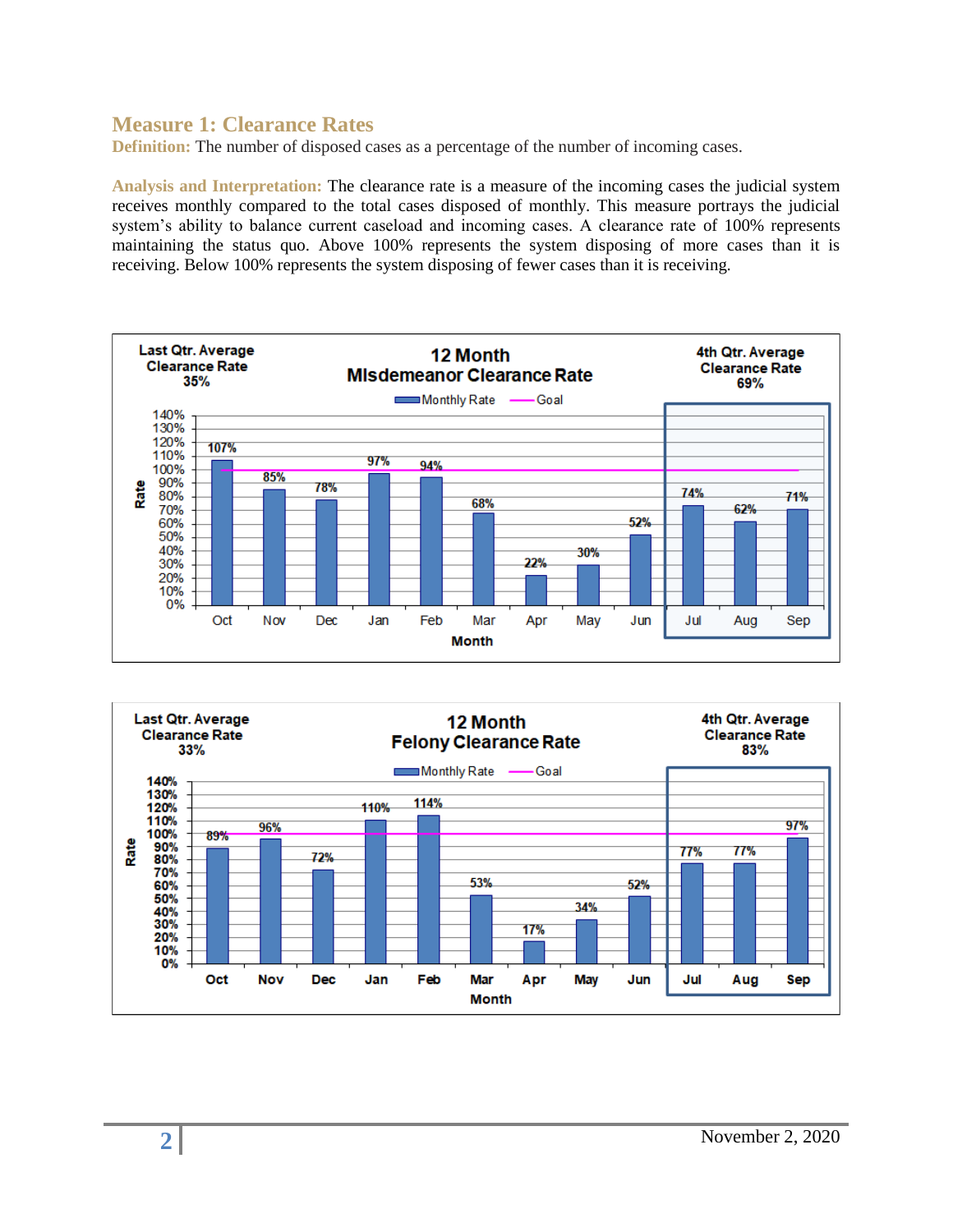#### **Measure 2: New Cases**

**Definition:** New cases are the incoming cases for the judicial system.

**Analysis and Interpretation:** The following chart breakouts new cases and MTRs for misdemeanors and felonies for 4th Quarter FY 2019-20. The second chart displays how the number of incoming cases and composition of those cases have differed over the past six quarters.



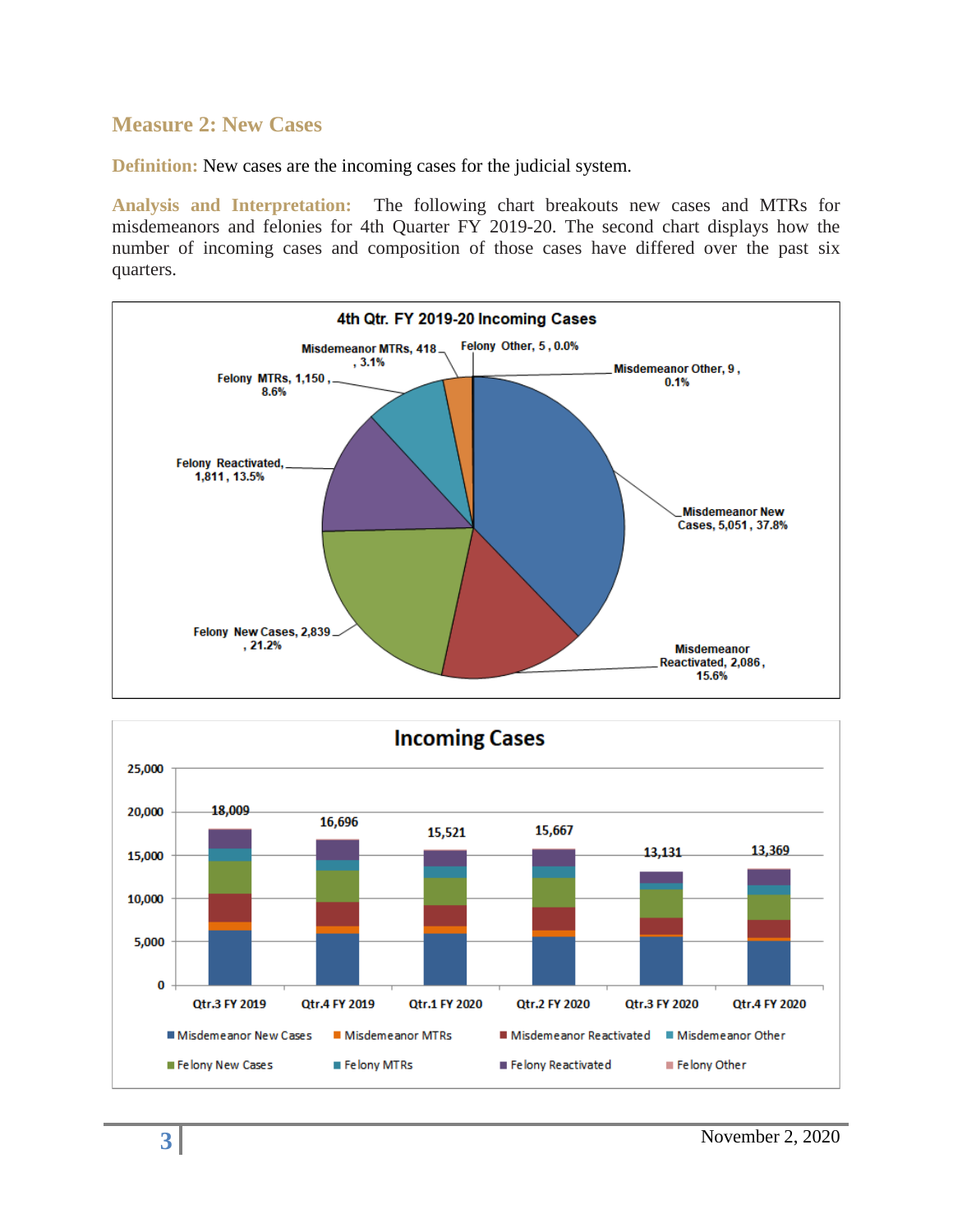## **Measure 3: Disposed Cases**

**Definition:** Disposed cases are cases removed from the judicial system.

**Analysis and Interpretation:** The following chart breaks out disposed cases for misdemeanors and felonies for 4th Quarter FY 2019-20. The second chart displays how the number of disposed cases and their composition has differed over the past six quarters.





**4** November 2, 2020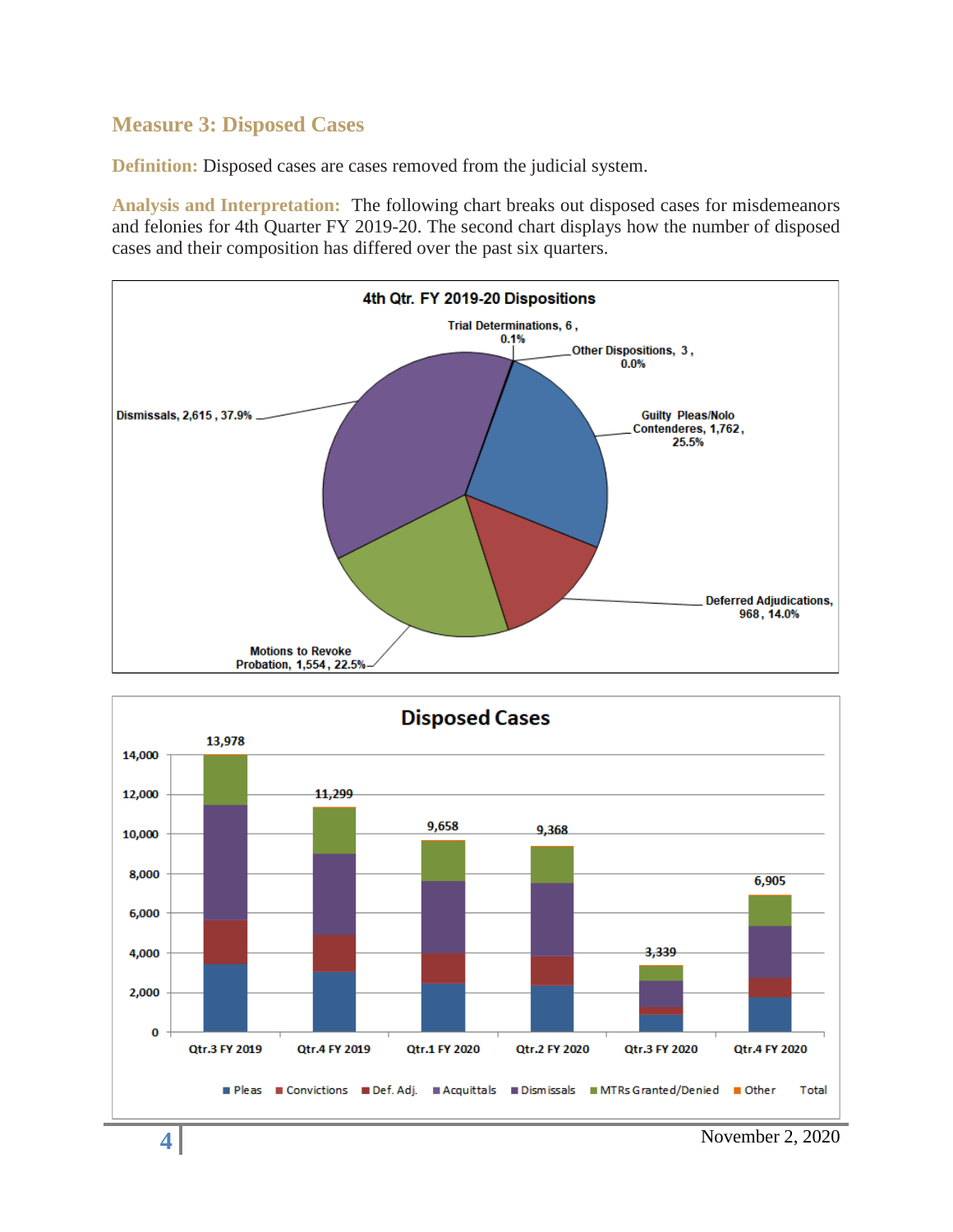## **Measure 4: Jail Bed Days Consumed**

**Analysis and Interpretation:** The following chart shows the number of jail bed days consumed by inmates awaiting trial, awaiting indictment, and awaiting MTR/MEAG disposition, **only on the highest level charges against them**. The graph is categorized by date ranges of ten jail bed days consumed. The chart for the current quarter for each category is followed by a comparison of the last eight quarters for the same category.



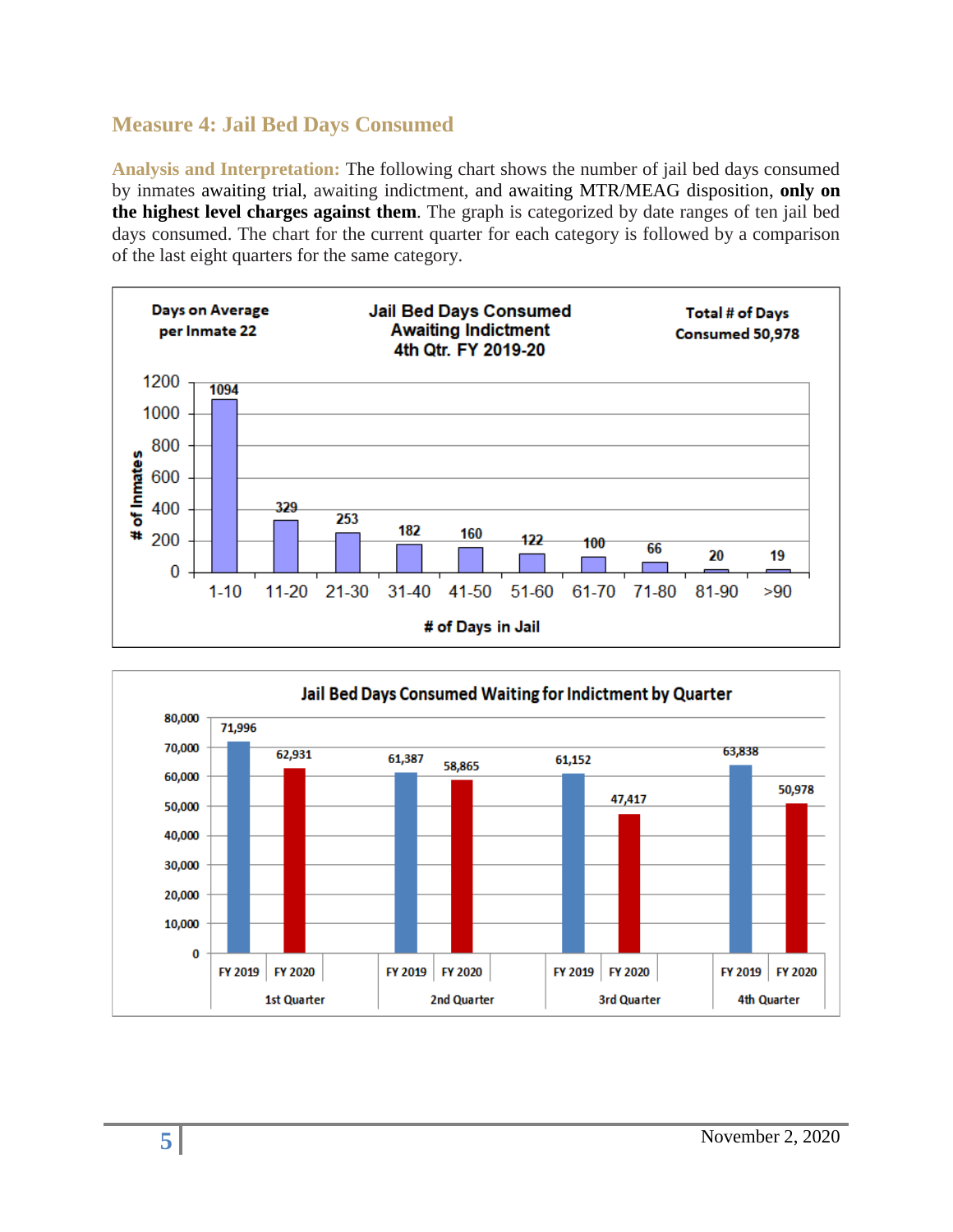

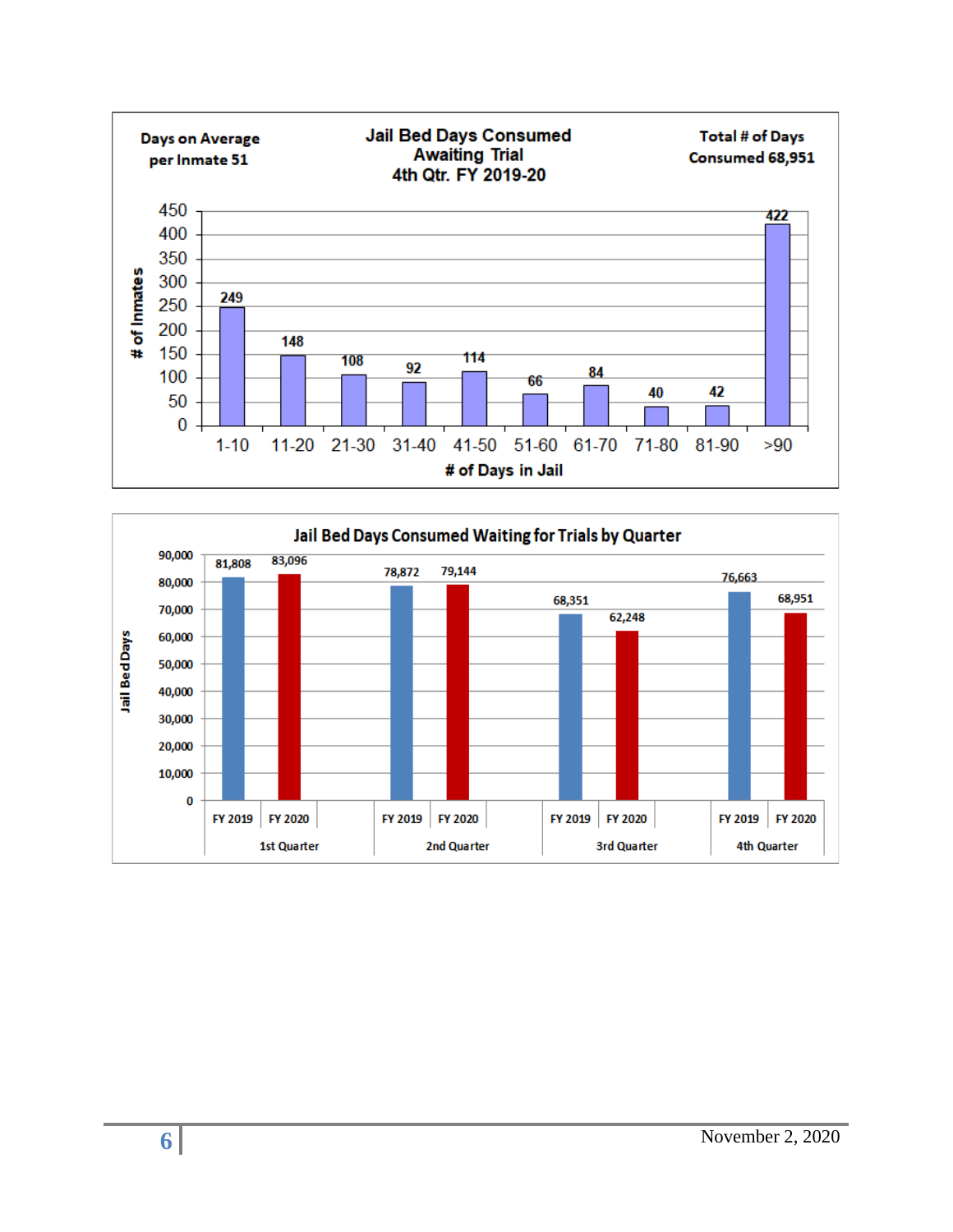

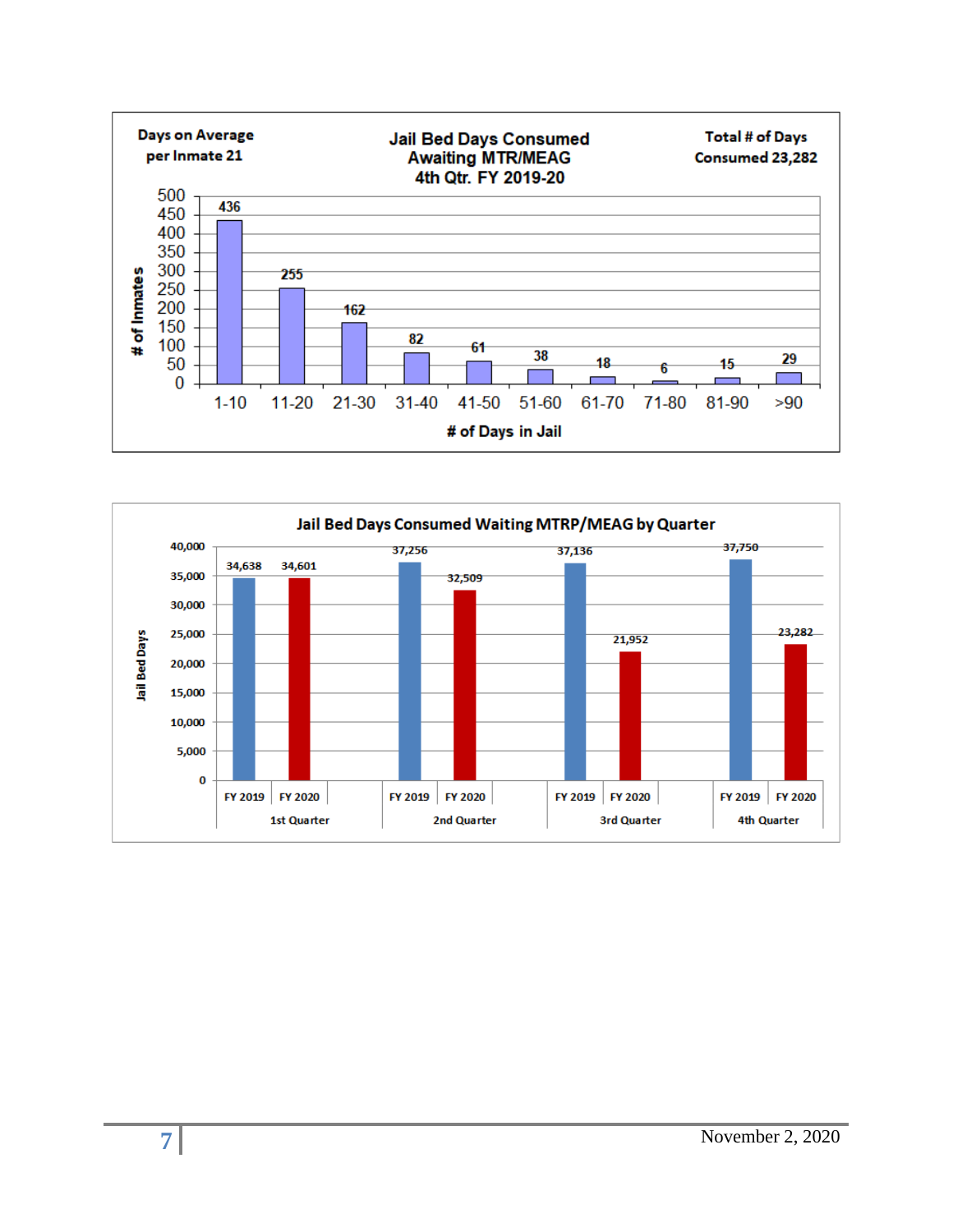## BEXAR COUNTY JUDICIAL MANAGEMENT REPORT APPENDIX A Explanation and Method of Collection for Different Measures

### **Measure 1: Clearance Rates**

**Definition:** The number of disposed cases as a percentage of the number of incoming cases.

**Method:** Clearance rates are measured using two variables, incoming cases and the number of cases disposed monthly. For felonies, incoming cases include cases filed by indictment, cases filed by information, motion to revoke probation (MTRs), transfers, and cases reactivated. For the misdemeanors, incoming cases include new cases filed, cases appealed from lower courts, other cases reaching docket (cases reactivated, motions to revoke probation or deferred adjudication/other), and other cases added. The number of outgoing cases includes all monthly dispositions. *Due to new reporting requirements by the Office of Court Administration, certain types of dismissals (such as, Dismissed – Defendant Deceased, Dismissed – Reduced to Class C, Dismissed and Reduced) are not included in the number of dispositions.*

#### **Measure 2: New Cases**

**Definition:** New cases are the incoming cases for the judicial system.

**Method:** For felonies, incoming cases include cases filed by indictment, cases filed by information, motion to revoke probation (MTRs), and cases reactivated. For the misdemeanors, incoming cases include new cases filed, cases reactivated. Other cases include transfers to the County Court or to a district court in the same county, transfers on change of venue to a court in another county, orders placing a defendant's supervision in abeyance, and admissions of unadjudicated offense.

#### **Measure 3: Disposed Cases**

**Definition:** Disposed cases are cases removed from the judicial system.

**Method:** Dispositions included for misdemeanors and felonies are convictions, cases placed on deferred adjudication, acquittals, dismissals, and other dispositions (motions to revoke granted/denied, other dispositions). Each section shows the percentage by type of disposition. Certain dismissals have been removed this quarter to follow the Office of Court Administration guidelines, which include Case Dismissed, Dismissed-Deferred Adjudication, Dismissed-Deceased, Dismissed Reduced to Class C, and Dismissed and Reduced. These dismissals were removed because they have previously been counted as a disposition either through a plea or other conviction.

**Measure 4: Jail Bed Days Consumed** 

**Definition:** The number of jail bed days consumed.

**Method:** The measure shows the number of jail beds consumed by inmates awaiting indictment, awaiting trial, and awaiting Motions to Revoke and Motions Entered to Adjudicated Guilt disposition, only on the highest level charges against them.